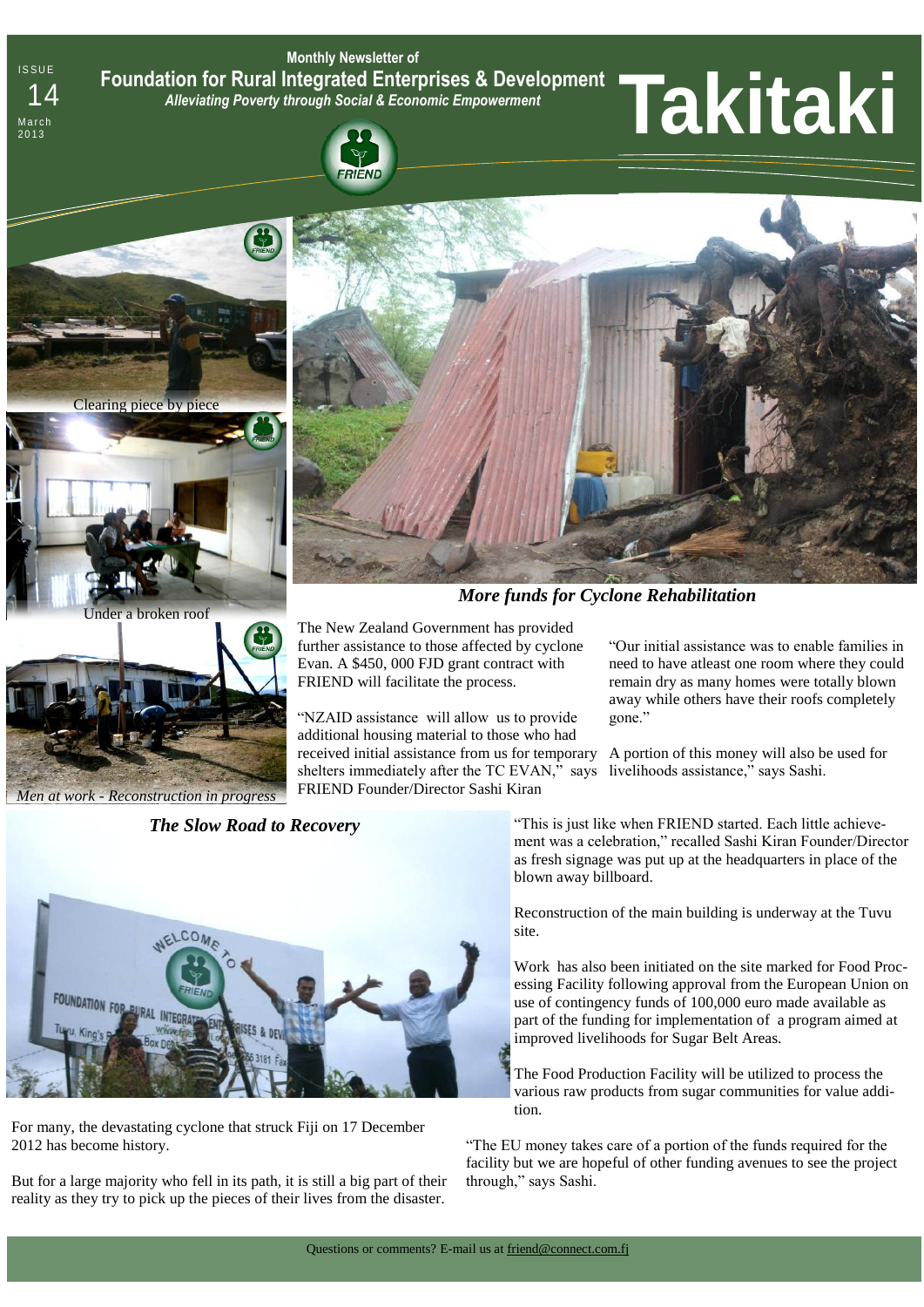### *Food, Shelter & Education*

tion efforts after Cyareas.

These include emergency housing assistance for families left totally without homes or with full roofs blown

community rehabilita-security gardens and forward. clone TC Evan in three schools. A total of 1067 assistance for families have benefited from the efforts. 15 group sessions have also been held in communities to assist those affected by the disaster in processing their ex-

FRIEND is focusing its off their heads, food periences and moving

More than 300 participants reported feeling stronger in their abilities to put their bad experiences behind them and deal with the situation positively.



## The European Union Funded GROW program at FRIEND is on target despite ad-*Coordinating Unit Field Monitoring Visit*

verse weather conditions affecting the implementation since the start of project period last year.

That is the feedback from the monitoring team from the Coordinating Unit based in Lautoka following a field visit exercise in the West this month.

The team visited the site of training for youths in Ba who are part of the YEN program, followed by a visit to a poultry project holder in Tavua, then on to a Cash Crop farmer who was having his irrigation system set up as well as a beekeeping project holder.

The field visits gave the opportunity to the Coordinating Unit members to meet and speak with the project holders directly.

"We would like to thank the European Union for the computers," said 21 year old-Sainimere Vakacegu, a YEN participant . "I believe this exposure is a valuable experience for me as I prepare to seek out opportunities in the job market."

Veena Kumar proudly showed her growing brood of chicks and ducklings saying she would never have gotten to this stage if she had not received the support of the project. Veena had started poultry project with twelve ducks last year and now has a total of 110 chicks and ducks. " The money I received from selling my ducks, I invested some of it back into the project to buy chickens. Now they are hatching eggs and I hope to expand the project to around 200 birds."

Her husband ,Sanjay Kumar also spoke of his cash crop farming project and counted off the number and variety of trees he has planted for his fruit orchard.

"The project has brought new hope to my family," says Veena.

At Qalela, the team met with 19 year old school leaver Sumeet Reddy**.** Sumeet was working as a casual labourer at a supermarket in Tavua till recently. "Now I will work with my father on the farm. With the irrigation system being set up through the EU Funding my father will require some help with farming. And I am sure we will be able to make a decent livelihood off the farm."

Sumeet's father was a cane farmer in Tagitagi who had to resettle in Qalela on a 3 acre piece of land after his lease expired.

"We have been planting some vegetables but with fluctuation weather conditions in this area, this has been difficult."

The team reached Suliasi Vata's village to find him and a friend busy planting hedging around the bee boxes. "This will mark the boundary for my bee farm. I am also working on planting a whole lot of flowering plants to serve as food for my bees," told Suliasi.

"I also want to plant cash crop in the vacant land around the beehives. I have recently got the lease for this farm and plan to work the fields as soon as the weather clears, says Suliasi.





*Suliasi's hive set up gets the board of approval*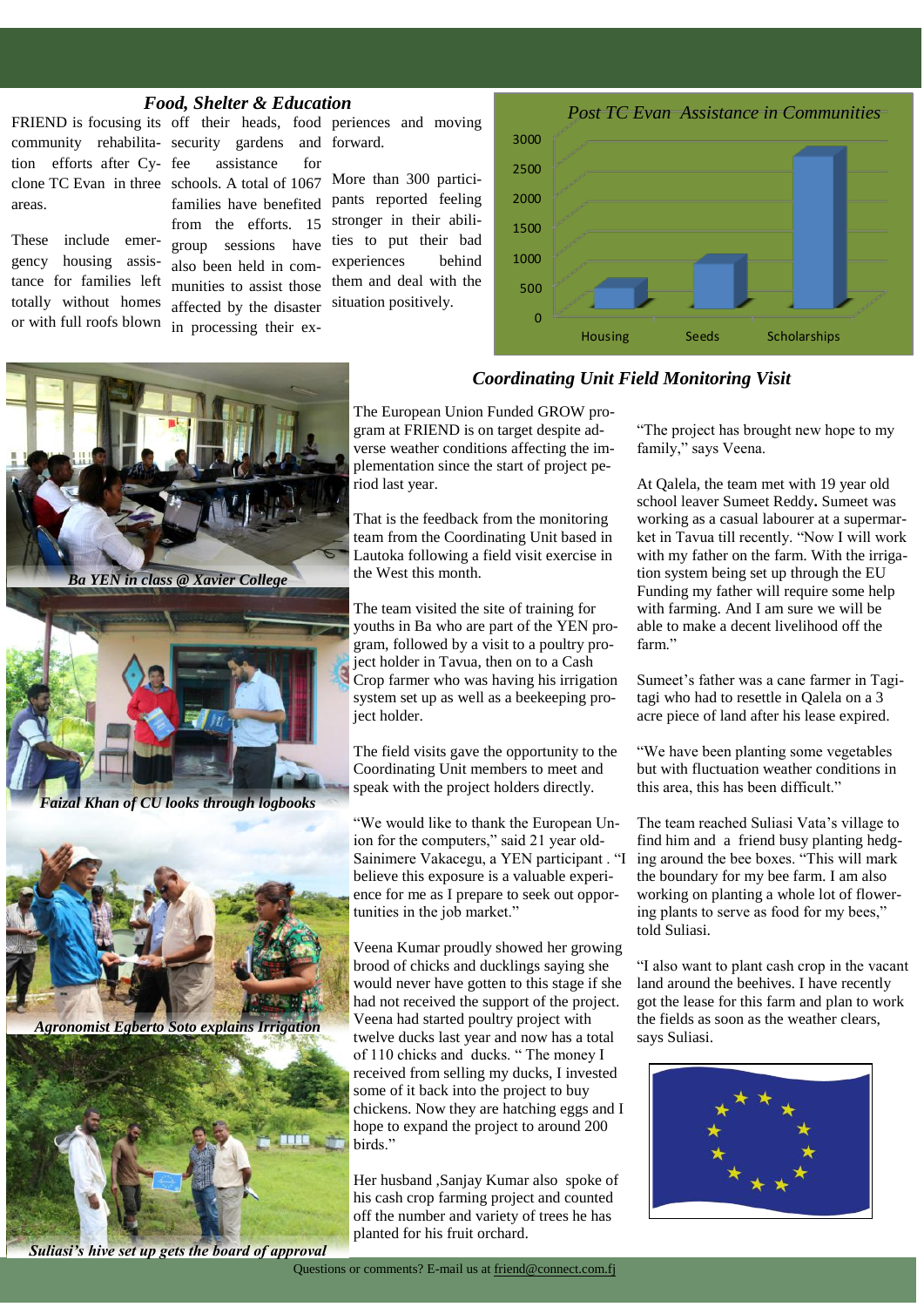

March 4

Friend Fiji shared a link

Award winning Chef Lance Seeto has been using and promoting Friend's Fiji Style products for sometime now. Thank you Lance!



Homegrown food make their mark - Fiji Times Online www.fijitimes.com

 $\mathbf{r}$ 

Ē.

FOR the first time at last week's AON Fiji Excellence in Tourism awards, local food was highlighted as an<br>important part of the tourist experience. Nearly one

#### Like Comment Share

#### Bucece Karo, Makereta Tawa, Jaswanti Patel and 17 others like this.



Chef Lance Seeto Vinaka Friend Fiji! When I first came to Fiji 4 year ago, I was given a jar of your tamarind chutney which blew me away! I love your use of so many local ingredients and complex spices that make your recipes truly local. The NGO project is also helping the community and I am happy to spread the word on your great work for charity!

March 6 at 6:36pm · Unlike · 232

## *Our New Spice Jars*

These attractive spice bottles are the latest products to hit the market from the Friend's Fiji Style® Range.

These include Turmeric Powder, Tomato Powder, Ginger Powder, Chilli Flakes and Curry Leaves.

"My favourite is the Tomato Powder," says Darrel Raj Charan, Lautoka businessman and foodie. "I have used it with my pasta and the taste is just amazing. Pasta will never taste the same without it".

"I keep a bottle of Ginger Powder with me at all times to add to my tea," says Sashi Kiran, founder/Director FRIEND. "Apart from taste, Ginger is a handy ingredient to boost the im-



mune system, especially for those on the run all the time."

"I love chillies with my food, and the taste of sundried chilli flakes is perfect for any dish," says Sandhya Narayan, GROW Manager at

FRIEND. "You can actually taste the freshness of the sun in it."

The handy sizes are small enough to pack away in handbags for those on the move or packaged as giftpacks for genuine Fiji products looking for authentic local selections.

## *Recipe Corner - Pumpkin/Coconut Soup*

A warming soup with a kick of ginger and chilli, against the soothing coconut milk.

## **Ingredients**

- 1 medium [pumpkin,](http://www.bbc.co.uk/food/pumpkin) preferably organic
- 1 large white onion, chopped
- 2.5cm/1in piece of root ginger, finely chopped
- 2 [garlic](http://www.bbc.co.uk/food/garlic) cloves, finely chopped
- Chillies to taste chopped
- 400ml [coconut milk](http://www.bbc.co.uk/food/coconut_milk)

salt and freshly ground black pepper

[breadfruit](http://www.bbc.co.uk/food/breadfruit) or sweet potato chunks, to taste (optional)

## **Preparation method**

Cut pumpkin into small cubes. Put the pumpkin in a large pan with the onion, ginger, garlic and chilli. Pour in about 400ml of water, bring to the boil and cook until the pumpkin has turned to a pulp.

Add the coconut milk and season to taste with salt, then reduce the heat and leave the soup to simmer for another 5–10 minutes. Garnish with fresh corriander leaves.